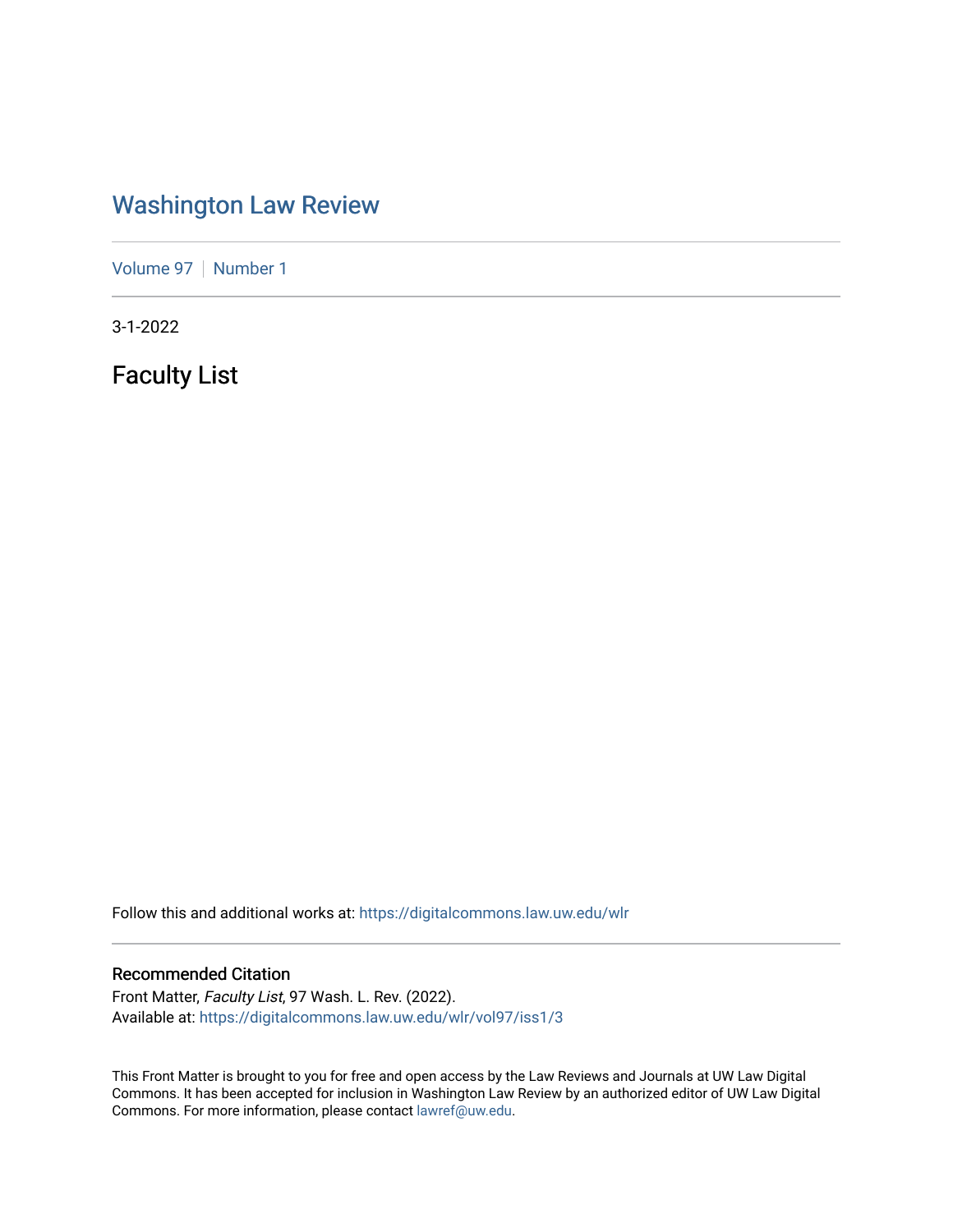## **University of Washington School of Law 2021–2022**

OFFICERS OF ADMINISTRATION Christina Arteaga, B.A., M.Ed., Assistant Dean of Admissions & Financial Aid Jessica Brase, M.P.A, Assistant Dean for Finance & Operations Christine Cimini, B.A., J.D., Associate Dean for Experiential Education, Professor of Law William Covington, B.A., J.D., Associate Dean for Diversity, Equity, Director of Technology Law & Public Policy Clinic, Associate Teaching Professor Anna Endter, B.S., J.D., M.L.I.S., Associate Dean for Students, Associate Librarian Kerry Godes, B.A., M.A., Assistant Dean for Advancement Huy Nguyen, B.A., J.D., Interim Assistant Dean for Student & Career Services Elizabeth Porter, B.A., M.Ed., M.A., J.D., Interim Toni Rembe Dean, Associate Dean for Academic Administration, Co-Director of Appellate Advocacy Clinic, Professor of Law Terry Price, B.A., M.S.W., J.D., Executive Director of Graduate Education, Affiliate Instructor Zahr Said, B.A., J.D., Ph.D., Associate Dean of Research & Faculty Development, Professor of Law Carla P. Wale, B.A., J.D., M.L.I.S., M.B.A., Interim Associate Dean for Library & Information Systems Jessica West, B.A., J.D., Assistant Dean of Academic Success Programs FACULTY EMERITI Craig H. Allen, B.S., J.D., LL.M., Dipl. William R. Andersen, B.S.L., LL.B., LL.M. Helen A. Anderson, B.A., J.D. Robert Anderson, B.A., J.D. Thomas R. Andrews, B.A., M.A., J.D. Jonathan A. Eddy, B.A., J.D. Julia Gold, B.A., J.D. James H. Hardisty, B.A., LL.B. Penny Hazelton, B.A., J.D., M.L.L. Gregory A. Hicks, B.A., J.D. John Huston, B.A., J.D., LL.M. Stewart Jay, A.B., J.D. John M. Junker, B.A., J.D. Lisa Kelly, B.A., J.D. Alan Kirtley, B.A., J.D. Deborah Maranville, B.A., J.D. Jacqueline McMurtrie, B.G.S., J.D. Kathleen O'Neill, B.A., J.D. John R. Price, A.B., LL.B. William Rodgers, B.A., J.D. Frank W. Smith, B.A., J.D., LL.M. Lea B. Vaughn, A.B., J.D. Louis E. Wolcher, B.A., J.D. FACULTY OF LAW Kimberly D. Ambrose, B.A., J.D., Teaching Professor, Director of Race and Justice Clinic William S. Bailey, B.A., J.D., Professor from Practice Anna B. Bosch, B.S.J., J.D., LL.M., Ph.D., Affiliate Assistant Professor, Director of Visiting Scholars Program Karen E. Boxx, B.A., J.D., Professor of Law Mireille Butler, J.D., Associate Teaching Professor Steve P. Calandrillo, B.A., J.D., Jeffrey & Susan Brotman Professor of Law Ryan Calo, B.A., J.D., Lane Powell and D. Wayne Gittinger Professor of Law, Director of Tech. Policy Lab Angélica Cházaro B.A. J.D., Assistant Professor of Law John Clynch B.A., J.D., LL.M., Assistant Teaching Professor Eric Eberhard, B.A., J.D., LL.M, Affiliate Assistant Professor Jennifer S. Fan, A.B., J.D., Associate Professor of Law, Director of Entrepreneurial Law Clinic Mary D. Fan, B.A., J.D., M.Phil., Jack R. MacDonald Professor of Law

Jeffrey M. Feldman, B.S., J.D., Professor of Practice, Co-Director of Appellate Advocacy Clinic

- Daniel H. Foote, A.B., J.D., Affiliate Professor of Law
- Robert W. Gomulkiewicz, B.A., M.A., J.D., Professor of Law, Director of Graduate Program in Intellectual Property Law and Policy
- Benjamin S. Halasz, B.A., J.D., Associate Teaching Professor
- Michael Hatfield, B.A., M.A., J.D., Dean Emeritus Roland J. Hjorth Professor of Law
- Mary Hotchkiss, B.A., M.S.L.S., J.D., Teaching Professor
- Maureen A. Howard, B.A., J.D., Professor of Law
- Lisa Kelly, B.A., J.D., Bobbe & Jon Bridge Professor of Children and Family Advocacy
- Sanne Knudsen, B.A., M.S., J.D., Stimson Bullitt Professor of Environmental Law
- Jennifer L. Koh, B.A., J.D., Visiting Lecturer
- Patricia C. Kuszler, B.A., M.D., J.D., Charles I. Stone Professor of Law, Director of Graduate Program in Health Law, Director of Center for Law, Science & Global Health, Director of Master of Jurisprudence Program